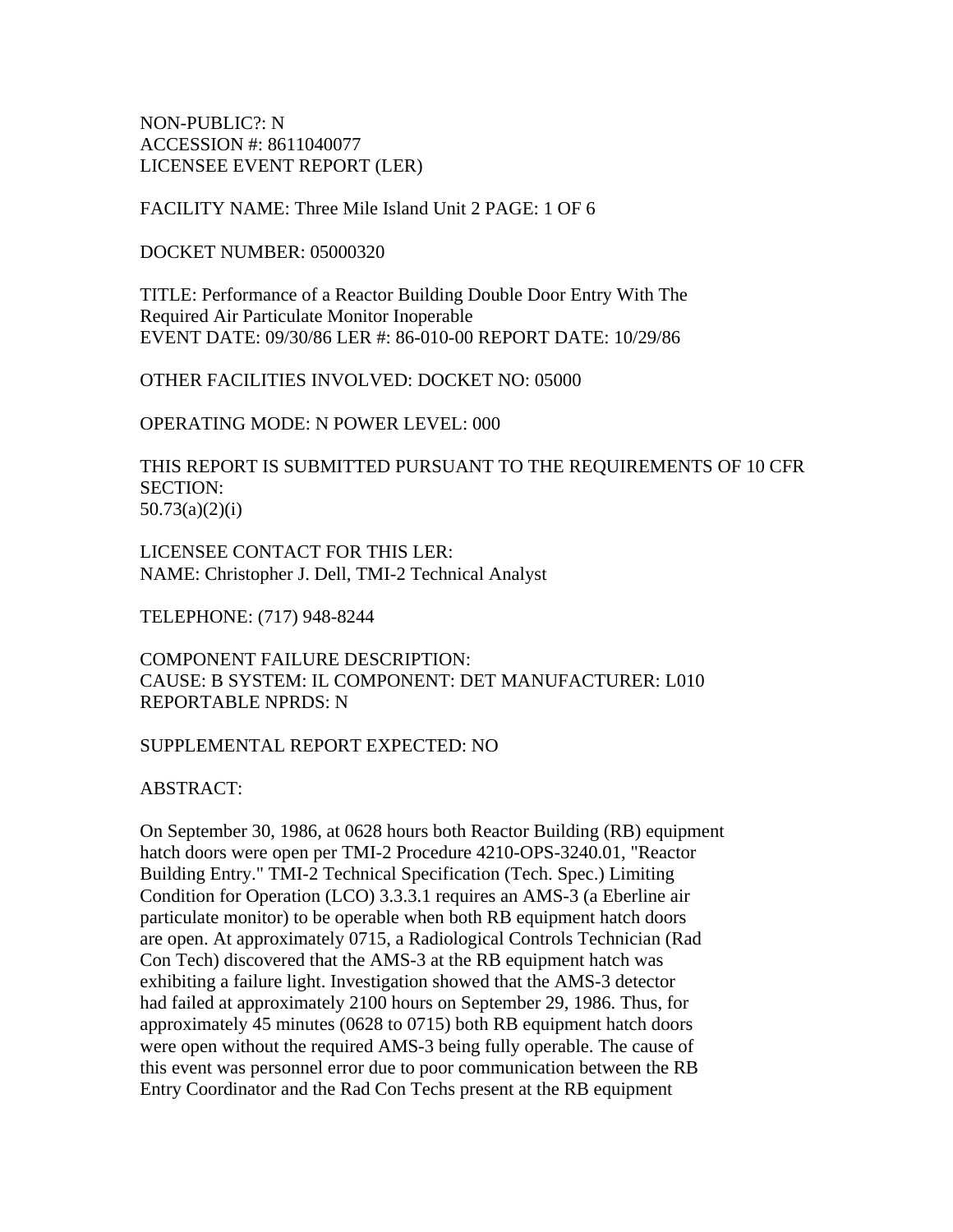hatch. The immediate corrective action included closing one equipment hatch door in compliance with the Tech. Spec. Action Statement. The AMS-3 filter (the AMS-3 pump continued to operate during the event) and personnel breathing zone apparatus worn by personnel in the equipment hatch area were analyzed and the airborne particulate activity was found to be at or below normal levels. A smear survey of the area outside the RB equipment hatch identified three contaminated spots which were attributed to the transfer of equipment in order to close one equipment hatch door. Procedure 4210-OPS-3240.01 will be revised to ensure that the operability of the AMS-3 is verified prior to opening both RB equipment hatch doors.

END OF ABSTRACT

TEXT PAGE 2 OF 6

# I. PLANT OPERATING CONDITIONS BEFORE THE EVENT

The TMI-2 facility was in a long-term cold shutdown state; the defueling evolution was in progress. The reactor decay heat was being removed via loss to ambient. Throughout this event there was no effect on the Reactor Coolant System or the core.

## II. STATUS OF STRUCTURES, COMPONENTS, OR SYSTEMS THAT WERE INOPERABLE AT THE START OF THE EVENT AND THAT CONTRIBUTED TO THE EVENT

N/A

# III. EVENT DESCRIPTION

On September 30, 1986 at 0628 hours, both Reactor Building (RB) equipment hatch doors were open per TMI-2 Procedure 4210-OPS-3240.01, "Reactor Building Entry." TMI-2 Technical Specification (Tech. Spec.) Limiting Condition for Operation (LCO) 3.3.3.1 requires the radiation monitors listed in Table 4.3-3 of the Recovery Operations Plan (ROP) to be operable. Table 4.3-3 requires an AMS-3 (a Eberline air particulate monitor, IEEE Code-IL) to be operable when both RB equipment hatch doors are open. At approximately 0715 hours, a Radiological Controls Technician (Rad Con Tech) discovered that the AMS-3 at the RB equipment hatch was exhibiting a failure light. Investigation showed that the AMS-3 detector (IEEE Code-DET) had failed at approximately 2100 hours on September 29, 1986 as indicated by the stripchart reading of zero counts per minute. Thus, for approximately 45 minutes (0628 to 0715) both RB equipment hatch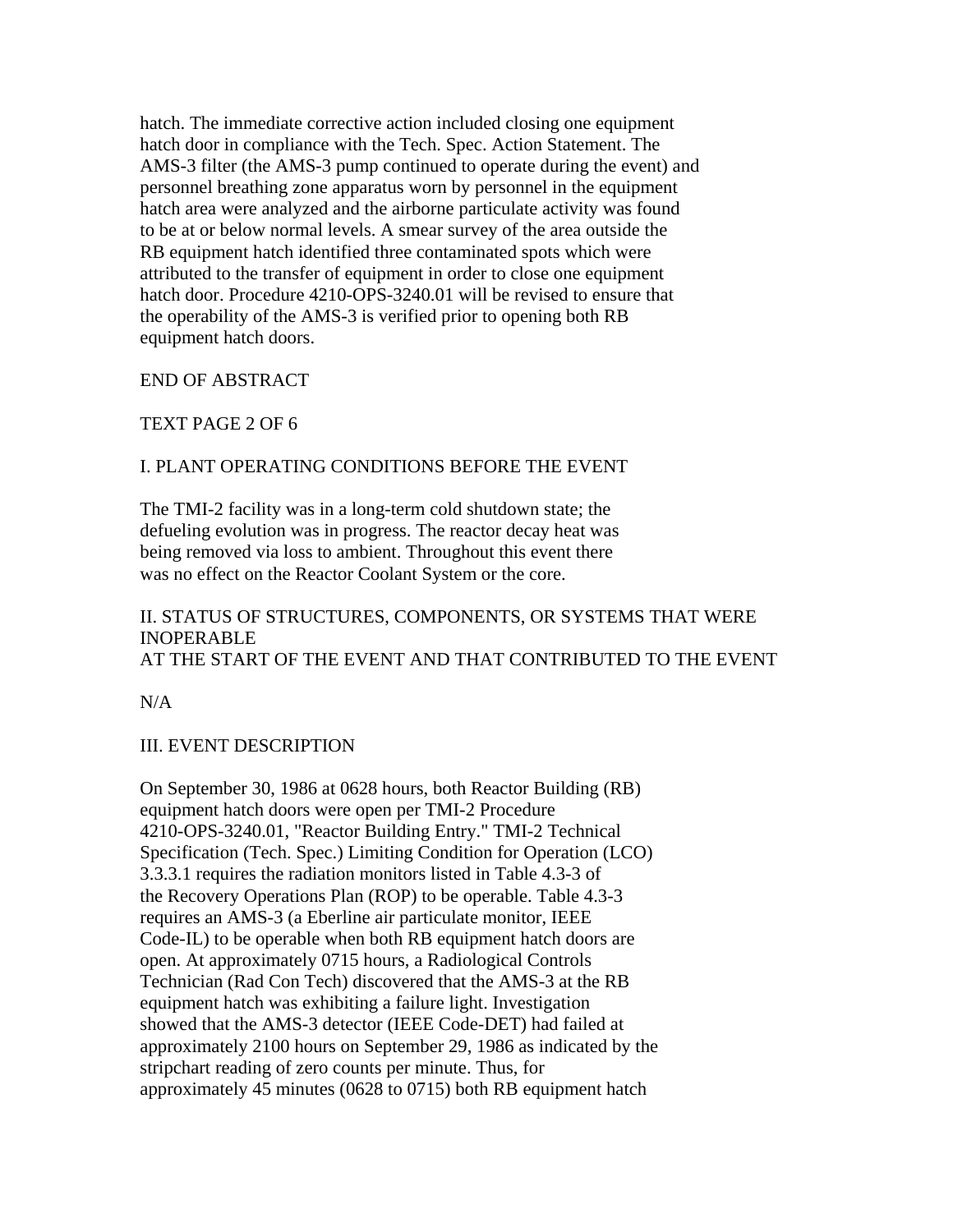doors were open with the required AMS-3 inoperable. This condition represented a non-compliance with Tech. Spec. LCO 3.3.3.1 and, therefore, is reportable per 10 CFR  $50.73(a)(2)(i)(B)$ due to the existence of a condition prohibited by the Plant's Tech. Specs.

### TEXT PAGE 3 OF 6

### IV. ROOT CAUSE OF THE EVENT

The root cause of this event was personnel error (i.e., poor communication between the RB Entry Coordinator and the two Rad Con Techs that were present at the RB equipment hatch). Prior to opening the double doors, the RB Entry Coordinator contacted the Rad Con Tech to verify that the entry could proceed. He did not specifically address the operability of the AMS-3. It is standard practice for the Rad Con Tech providing coverage for the entry to verify operability of the AMS-3. However, in this event, the Rad Con Techs were called to the RB equipment hatch area approximately fifteen (15) minutes earlier to survey equipment and were not aware that they were providing coverage for the double door entry. As a result, the operability of the AMS-3 was not verified.

Procedure 4210-OPS-3240.01 contains the following three (3) references regarding the opening of both RB equipment hatch doors at the same time.

#### Section 5.8 Prerequisite

"Prior to opening both equipment hatchdoors simultaneously, the R.B. Equipment Hatch AMS must be operable. Verify with Radiological Controls that the daily source check surveillance was completed satisfactorily within the last 24 hours."

#### Section 6.5 Caution #7

"Both doors of Airlock No. 1 may not be opened simultaneously unless the R.B. Equipment Hatch AMS is operable and the daily source check surveillance is completed satisfactorily within the last 24 hours. Should the R.B. Equipment Hatch AMS fail while both equipment hatch doors open immediately close at least one door."

#### TEXT PAGE 4 OF 6

Section 6.5.5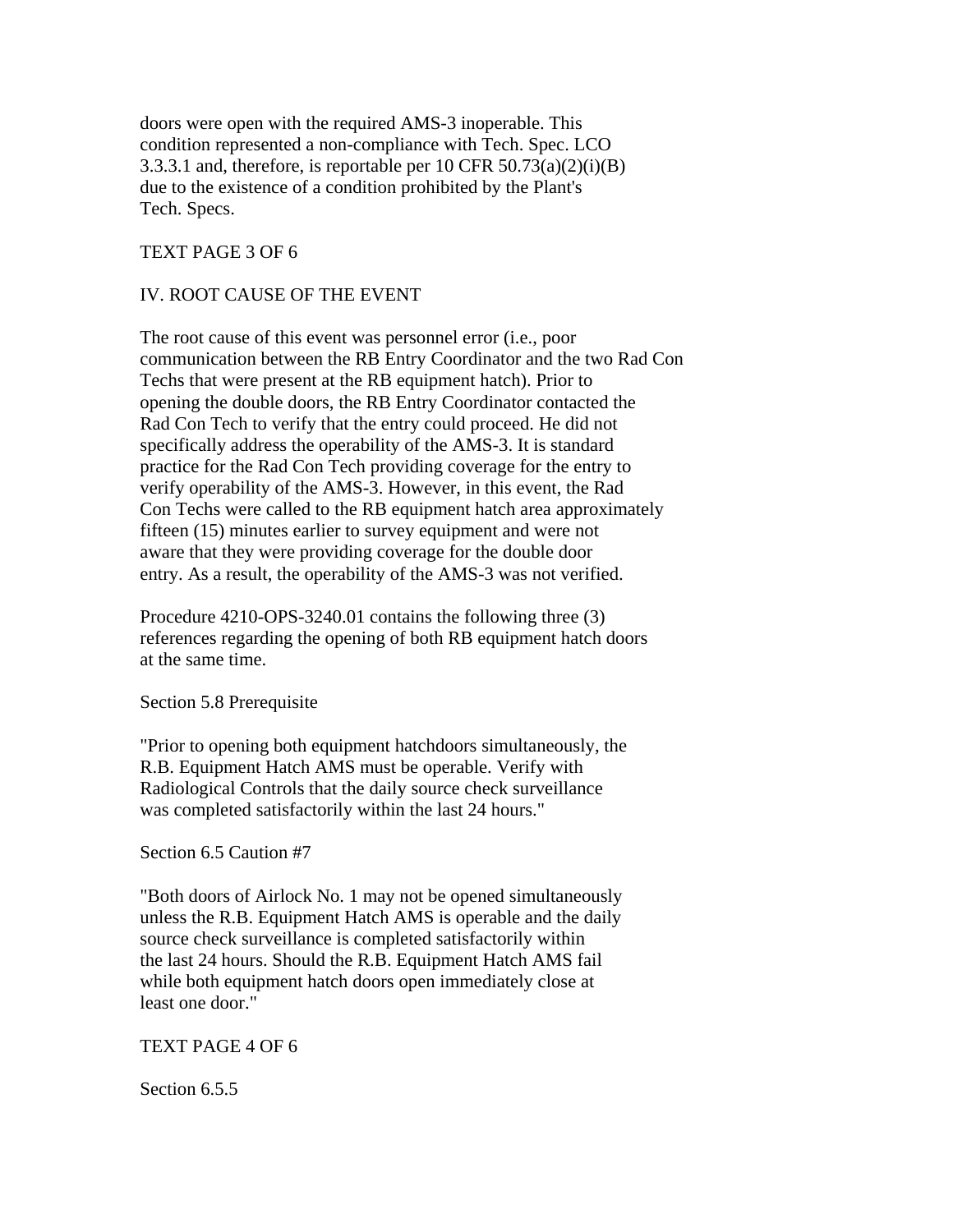"Ensure that tritium and alarming air particulate radioactivity samplers are set up to monitor releases to the environment and are operating in the immediate vicinity of the airlock."

The intent of the above procedural steps are to ensure that the AMS-3 is operable at the time both doors are open and to satisfy the daily surveillance requirement of ROP Table 4.3-3 (i.e., a channel check once every 24 hours). However, investigation of this event revealed that the RB Entry Coordinators have not been directly addressing the operability of the AMS-3. They have relied upon the initiative of the Rad Con Tech present at the RB equipment hatch area to verify the operability of the AMS-3 prior to giving approval to open both doors.

The AMS-3 failure was caused by a faulty detector. The detector developed an internal electrical short circuit which caused the instrument to fail.

# V. CORRECTIVE ACTIONS

Immediate

o The Tech. Spec. LCO Action Statement was entered as soon as the AMS-3 was discovered inoperable. Immediate action was taken to close one equipment hatch door in compliance with the action statement.

o TMI-2 Procedure 4220-IMP-3032.01, "General Troubleshooting" was implemented and the faulty detector was replaced. The AMS-3 was declared operable at 1040 on September 30, 1986, after TMI-2 Surveillance Procedure 9200-SUR-3661.03, "Eberline Beta Air Monitor (Model AMS-3) Channel Functional Test and Operational check RB Purge Sampler, RB Equipment Doors AMS-3 and CACE Vent Monitor" was satisfactorily completed.

## TEXT PAGE 5 OF 6

o The AMS-3 filter was analyzed (the AMS-3 pump continued to operate during the event) and the airborne particulate activity was found to be normal.

o Breathing Zone Apparatus (BZA) from personnel in the RB equipment hatch area were analyzed and the airborne particulate activity was found to be normal.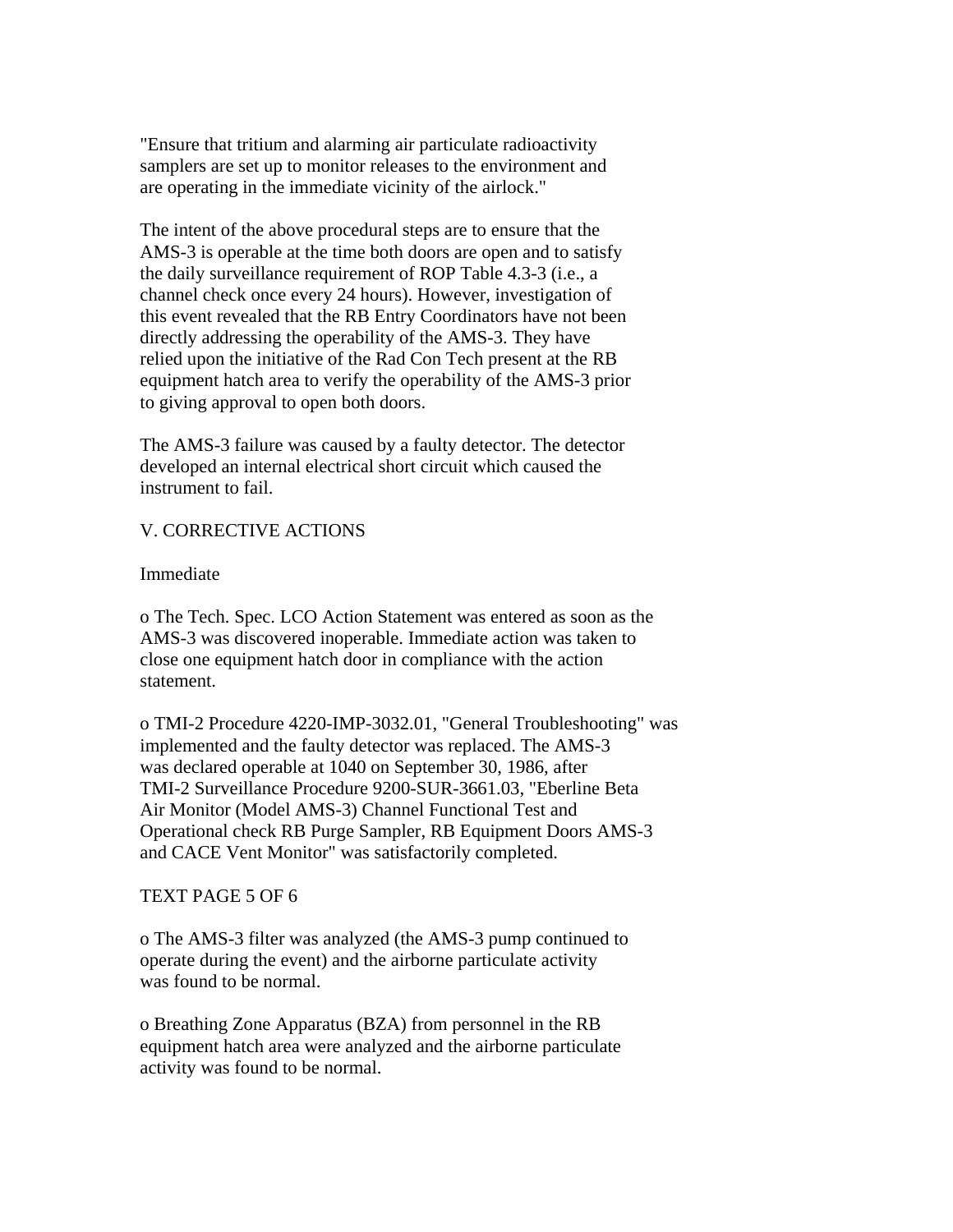o A radiological smear survey of the Containment Airlock Control Envelope (CACE) was performed. Three (3) contaminated spots in front of the platform to the RB equipment hatch were identified with levels of 5000 cpm, 3000 cpm and 2000 cpm. Radiological Controls determined this contamination to be the result of the transfer of roller beds out of the RB in order to close one equipment hatch door.

### Long-Term

RB Entry Coordinators have been counseled on the importance of precise communication in regards to procedural requirements. In addition, Procedure 4210-OPS-3240.01 will be revised to ensure that the operability of the AMS-3 is verified prior to opening both RB equipment hatch doors.

### VI. COMPONENT FAILURE DATA

Detector - LNO, Incorporated Pan Cake Tube, Model 7311-8767

Air Particulate Monitor - Eberline, Model AMS-3, Serial No. 241

# VII. AUTOMATIC OR MANUALLY INITIATED SAFETY SYSTEM RESPONSES  $N/A$

#### TEXT PAGE 6 OF 6

### VIII. ASSESSMENT OF THE SAFETY CONSEQUENCES AND IMPLICATIONS OF **THE** EVENT

The purpose of the AMS-3 is to ensure that 1) airborne radioactivity levels are continually measured in the area served by the monitor and 2) an alarm or automatic action is initiated if the level trip setpoint is exceeded. In this event, the AMS-3 alarm and stripchart were inoperable. Therefore, the personnel in the immediate vicinity of the RB equipment hatch would not have been warned of an increase in airborne activity. However, as mentioned in the corrective action section, the AMS-3 filter and BZA's from personnel in the vicinity of the RB equipment hatch were analyzed and the airborne particulate activity was found to be at or below normal levels. Thus, it may be concluded that the airborne activity did not increase during the period the AMS-3 was inoperable. Therefore, this event had no impact on the health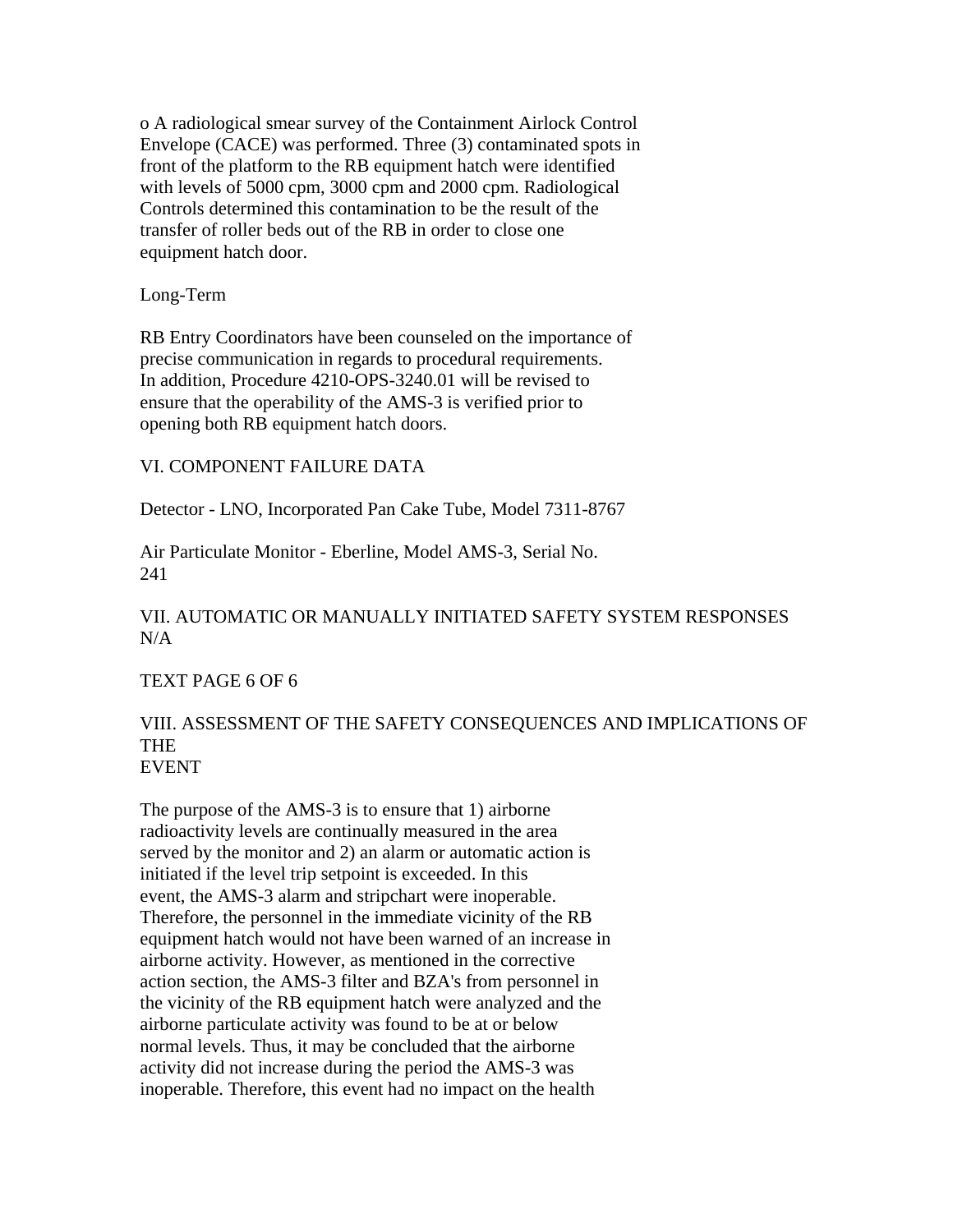and safety of the public.

## ATTACHMENT 1 TO 8611040077 PAGE 1 OF 1

GPU Nuclear Corporation Post Office Box 480 NUCLEAR Route 441 south Middletown, Pennsylvania 17057-0191 717 944-7621 TELEX 84-2386 Writer's Direct Dial Number:

(717) 948-8461

4410-86-L-0187 Document ID 0123P

October 29, 1986

US Nuclear Regulatory Commission Document Control Desk Washington, DC 20555

Dear Sir:

Three Mile Island Nuclear Station, Unit 2 (TMI-2) Operating License No. DPR-73 Docket No. 50-320 Licensee Event Report 86-10

Attached is Licensee Event Report 86-10 concerning the conduct of a Reactor Building equipment hatch double-door entry on September 30, 1986, during which the required air particulate monitor was inoperable.

This event is considered reportable pursuant to Title 10 of the Code of Federal Regulations, Section 50.73(a)(2)(i)(B).

Sincerely,

F. R. Standerfer Vice President/Director, TMI-2

FRS/CJD/eml

**Attachments**